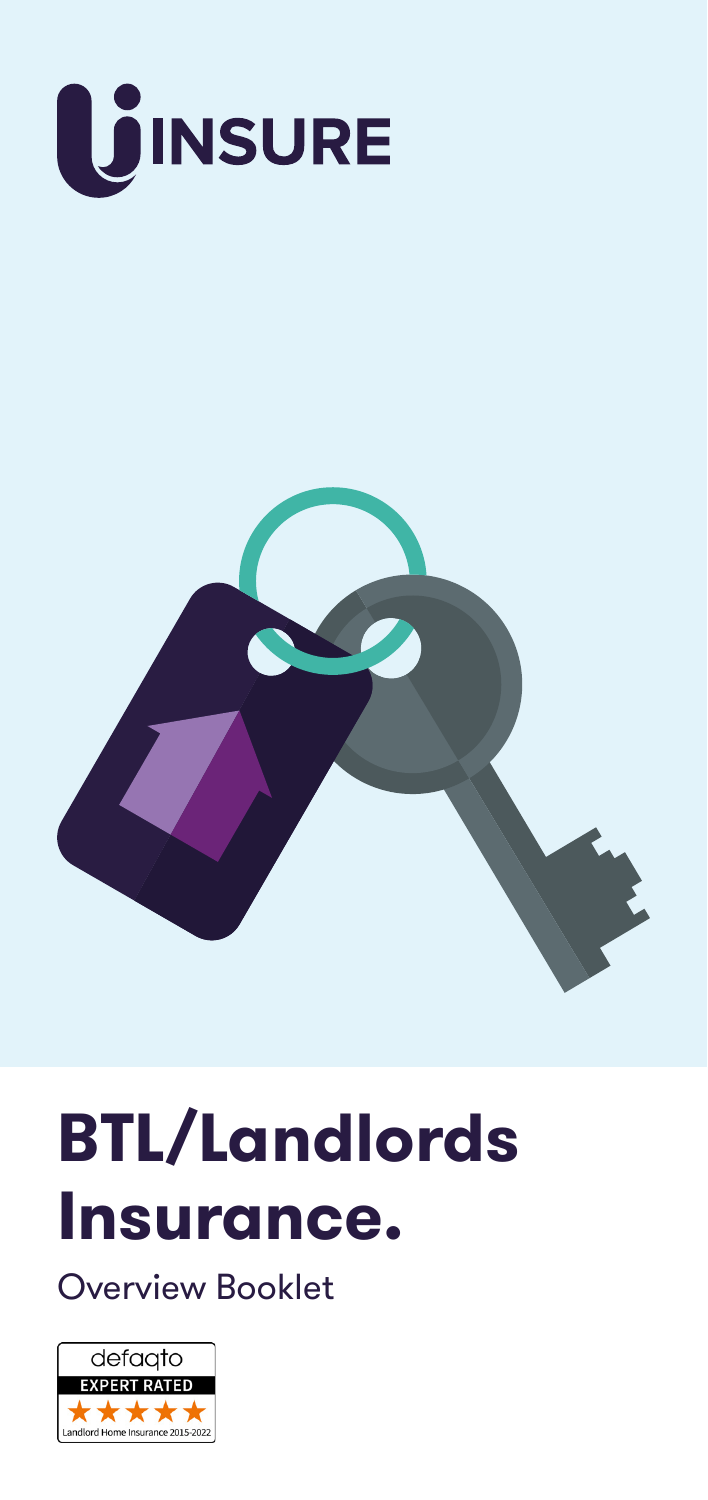### **Why choose Uinsure?**

Our BTL / Landlord Insurance is multi-award winning and 5 star rated by Defaqto, the financial research specialists.

We work closely with your Adviser, and some of the UK's largest insurers, to make sure that our products and services are the best they can be.

Our landlord policy features:

- Buildings cover limit of £1million.
- £15,000 contents cover with the option to increase to £35,000.
- £2million landlord's legal liability provided as standard.

Our standard policy includes a wide range of comprehensive benefits, but cover can be extended to include optional extras like:

#### **Landlord Legal Protection & Rent Guarantee Cover**

Designed to help landlords through difficult and often stressful legal situations by providing £100,000 of cover per year. It also includes the option to add cover for up to £2,500 per month for unpaid rent for a maximum of 6 months.

#### **Let Home Emergency Cover**

Let Home Emergency Cover Designed to complement your Landlord insurance policy and protect you and your property from unforeseen domestic emergencies up to £1000 per incident with no annual limit on the number of incidents.

Our experienced claims and customer service teams are all UK based. You can amend, or even cancel your policy at any time, free of charge.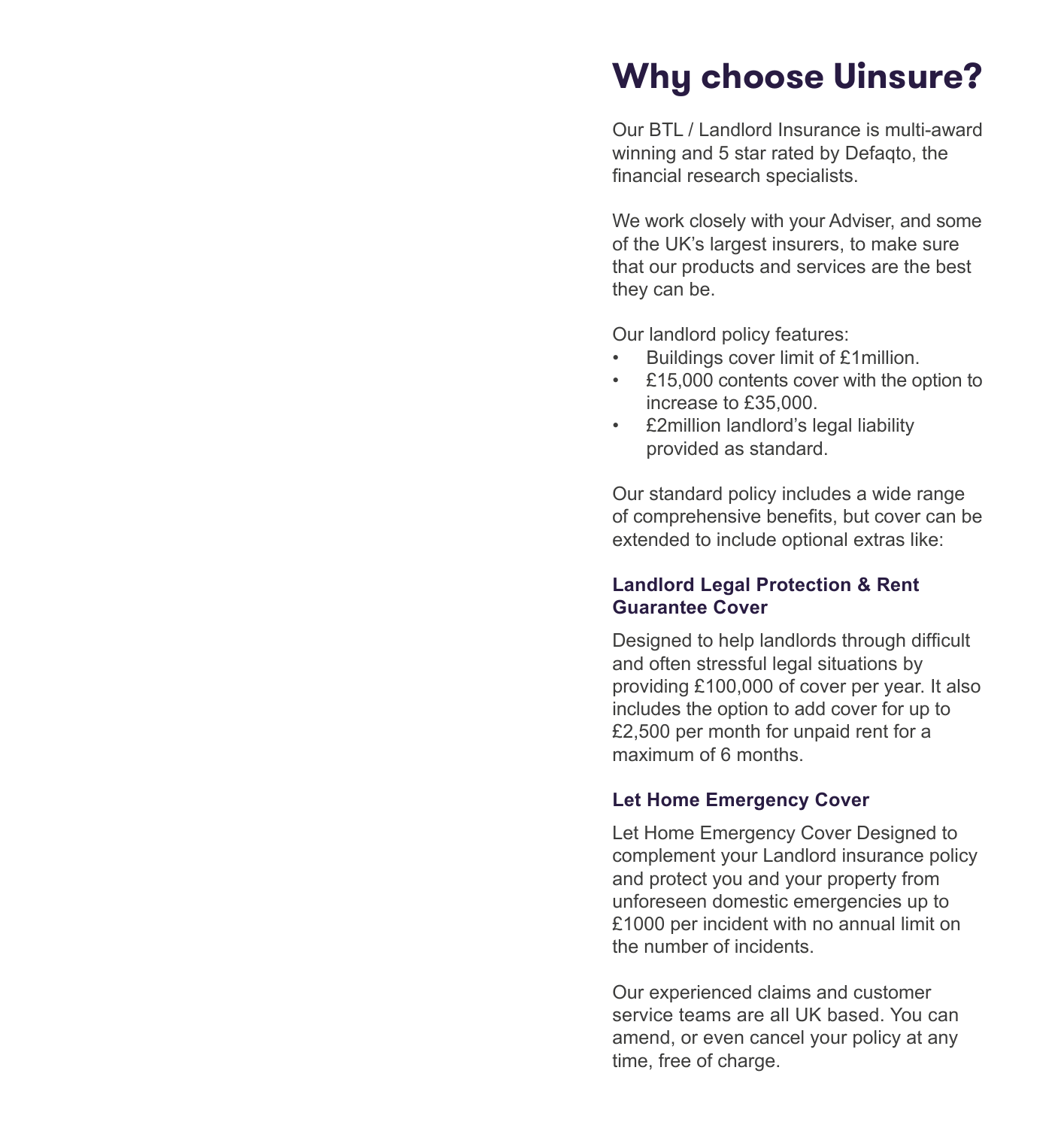# **The highest level of cover, every time**

Unlike many BTL / Landlord providers, we only offer one level of cover.

This is because we offer you the highest level of cover possible, every time.

Our competitive pricing means that you don't need to worry about low cover limits, or losing out on essential cover.

However, this doesn't mean that you can't tailor your insurance to suit your needs. With our optional extras, you can choose how much cover you'd like to receive.



# **Cover that matters to you**

#### **Buildings Insurance**

A Landlord buildings insurance policy protects against damage to your property as a result of fire, flood, theft, vandalism and subsidence amongst other things.



#### **Contents Insurance**

A Landlord contents insurance policy protects landlords who rent their property on a part or fully furnished basis. This will cover the cost to replace or repair items such as furniture, carpets, white goods and televisions.

**Let Home Emergency Cover**

Our Let Home Emergency Cover has been designed to complement your Landlord insurance policy and will protect you and your property from unforeseen domestic emergencies for up to £1,000 per claim.



#### **Landlord Legal Protection & Rent Guarantee Cover**

Our Landlord's Legal Protection Insurance is designed to help landlords through difficult and often stressful legal situations by providing £100,000 of cover per year. It also includes the option to add cover for up to £2,500 per month for unpaid rent for a maximum of 6 months.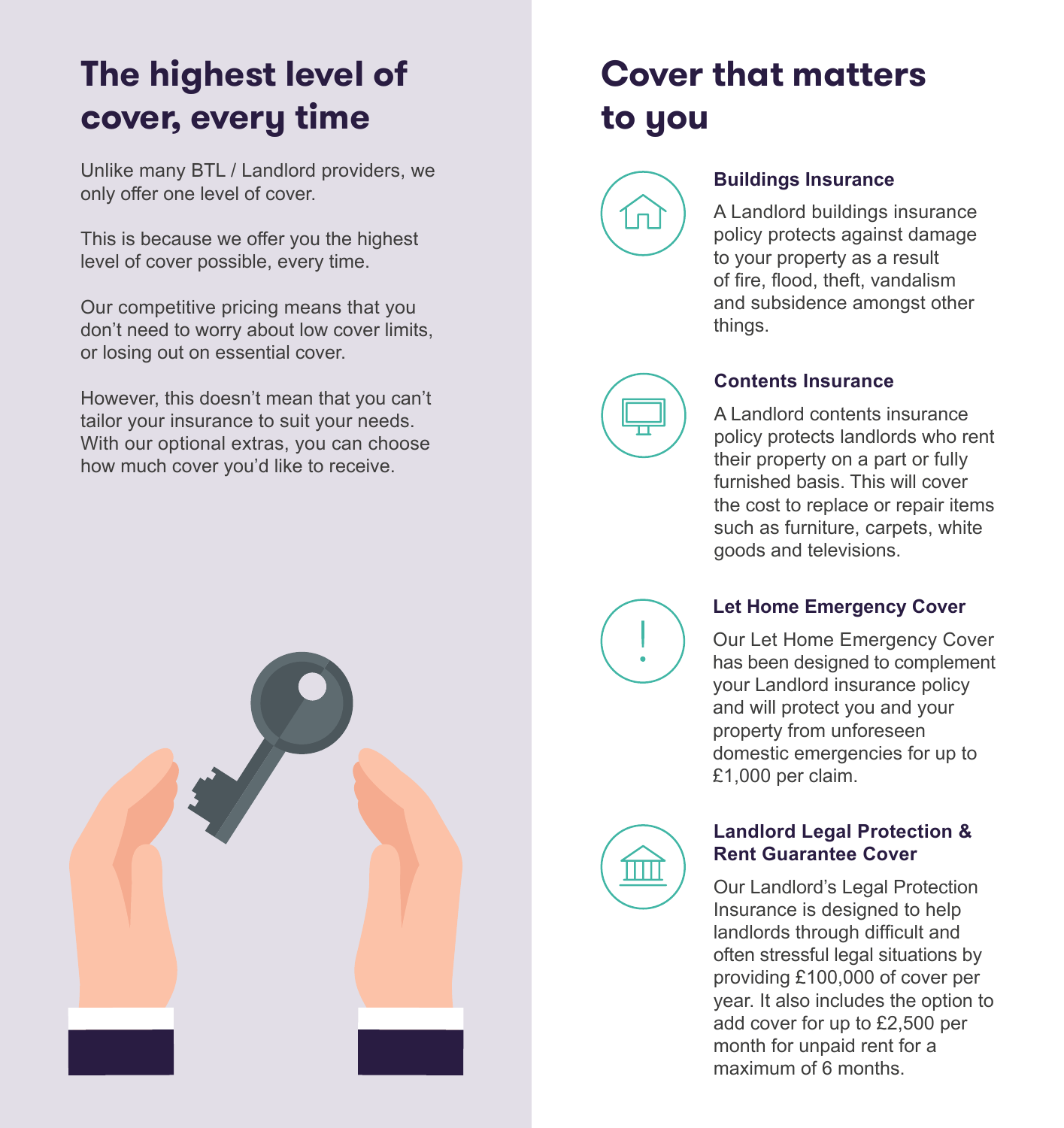# **Policy Overview**

Uinsure's BTL / Landlord Insurance policy is one of the most comprehensive and competitively priced policies in the market with a wide range of complimentary optional extras such as cover for malicious damage.

Below are just some of the features and benefits:

| As Standard                    | Cover available in Limited Company name                                                                                                                                                                                                                                                                                                                                                                                                                     |                                          |
|--------------------------------|-------------------------------------------------------------------------------------------------------------------------------------------------------------------------------------------------------------------------------------------------------------------------------------------------------------------------------------------------------------------------------------------------------------------------------------------------------------|------------------------------------------|
|                                | New for old replacement of items                                                                                                                                                                                                                                                                                                                                                                                                                            |                                          |
|                                | No cancellation or adjustment fees                                                                                                                                                                                                                                                                                                                                                                                                                          |                                          |
|                                | All repairs guaranteed for 12 months                                                                                                                                                                                                                                                                                                                                                                                                                        |                                          |
|                                | Only pay for the cover that you want                                                                                                                                                                                                                                                                                                                                                                                                                        |                                          |
| <b>Buildings Cover</b>         | Loss or damage to your buildings from specific events e.g. fire, theft, storm, flood, subsidence, escape of water etc                                                                                                                                                                                                                                                                                                                                       | £1million                                |
|                                | Accidental breakage of fixed glass in doors, windows and greenhouses, sanitary fixtures and fittings and solar panels                                                                                                                                                                                                                                                                                                                                       |                                          |
|                                | Accidental damage to your buildings e.g. putting your foot through a ceiling                                                                                                                                                                                                                                                                                                                                                                                | Optional                                 |
|                                | Malicious damage cover                                                                                                                                                                                                                                                                                                                                                                                                                                      | Optional                                 |
|                                | Theft from tenant                                                                                                                                                                                                                                                                                                                                                                                                                                           | Optional                                 |
|                                | Liability as the owner of your let property                                                                                                                                                                                                                                                                                                                                                                                                                 | £2million                                |
|                                | Cost of alternative accommodation should your home become<br>uninhabitable                                                                                                                                                                                                                                                                                                                                                                                  | £200,000                                 |
|                                | <b>Sewer Pipes</b>                                                                                                                                                                                                                                                                                                                                                                                                                                          |                                          |
|                                | Costs of sourcing and making good a leak in your property (Trace & Access cover)                                                                                                                                                                                                                                                                                                                                                                            | £10,000                                  |
| Contents Cover                 | Loss or damage to your Contents from specific events e.g. fire, theft, storm, flood, escape of water etc.                                                                                                                                                                                                                                                                                                                                                   | £15,000<br>Option to increase to £35,000 |
|                                | Accidental damage to your contents e.g. spilling wine on a carpet                                                                                                                                                                                                                                                                                                                                                                                           | Optional                                 |
|                                | Malicious damage cover                                                                                                                                                                                                                                                                                                                                                                                                                                      | Optional                                 |
|                                | Landlords fixtures and fittings                                                                                                                                                                                                                                                                                                                                                                                                                             |                                          |
|                                | Theft from tenant                                                                                                                                                                                                                                                                                                                                                                                                                                           | Optional                                 |
| Let Home<br>Emergency<br>Cover | We'll provide up to £1000 cover for each Let Home Emergency. Cover includes:<br>1. Boiler and Primary heating system breakdown (We will also contribute £500 towards a new boiler if it cannot be<br>repaired) 2. Plumbing emergencies such as burst water or a blocked toilet 3. Failure of electrical power, or water supply,<br>and gas leaks 4. Failure or damage of any external lock, door or window 5. Lost or stolen house keys 6. Pest infestation | Optional                                 |
| Expenses<br>Landlorc<br>Legal  | We'll provide up to £100,000 to cover legal expenses and the option to add cover for up to £2,500 per month to cover<br>unpaid rent for a maximum of 6 months. Legal Expenses cover includes:<br>1. Breach of tenancy agreement 2. Pursuit of rent arrears 3. Eviction 4. Legal defence 5. Tax defence 6. Jury Service<br>and also includes a free 24 hour Telephone helpline                                                                               | Optional                                 |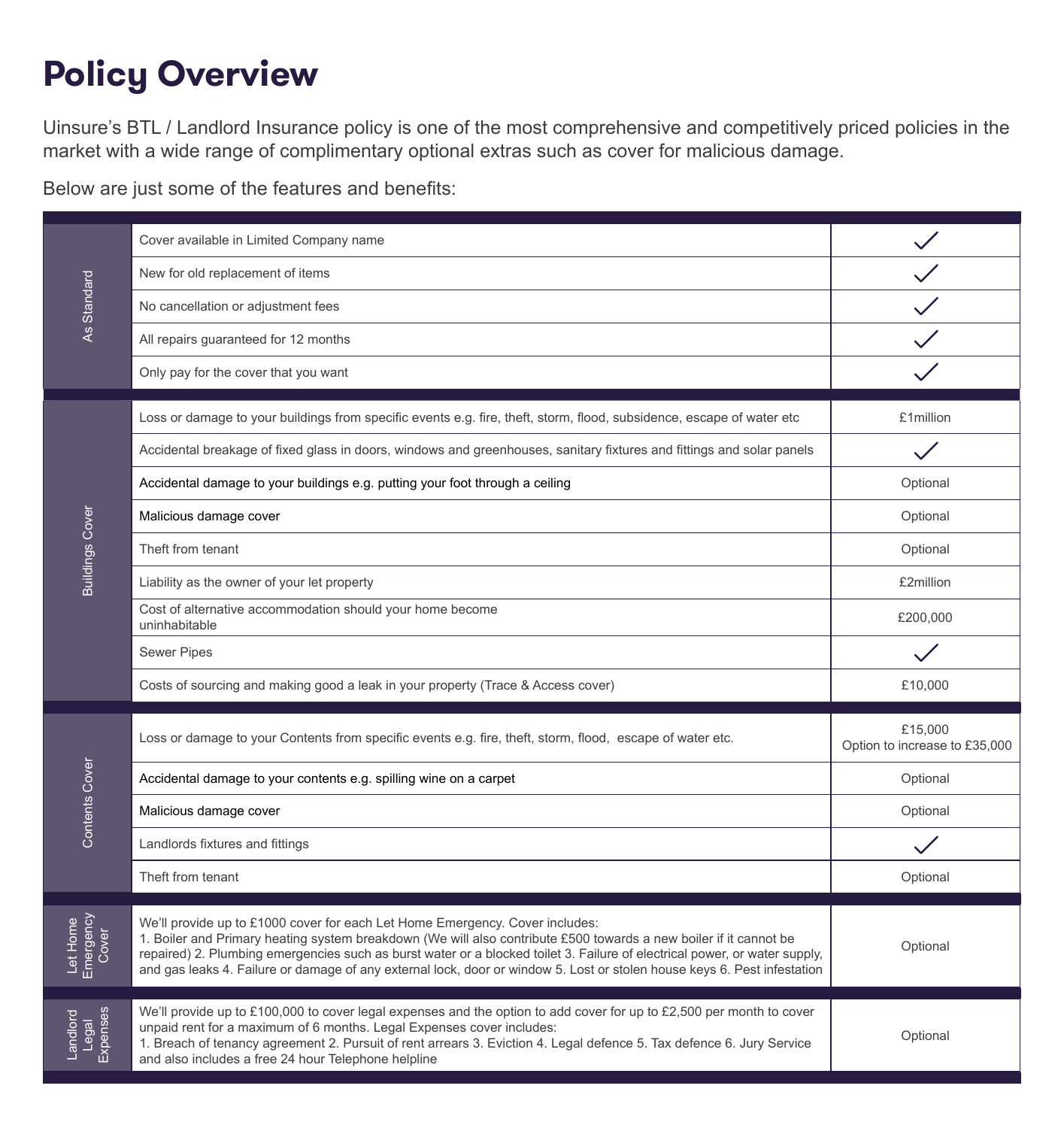### **5 Star Rated**

Our BTL / Landlord Insurance product has been awarded a maximum 5 star rating by Defaqto - the financial research experts.

This means that the products we offer are deemed the most comprehensive in the market.